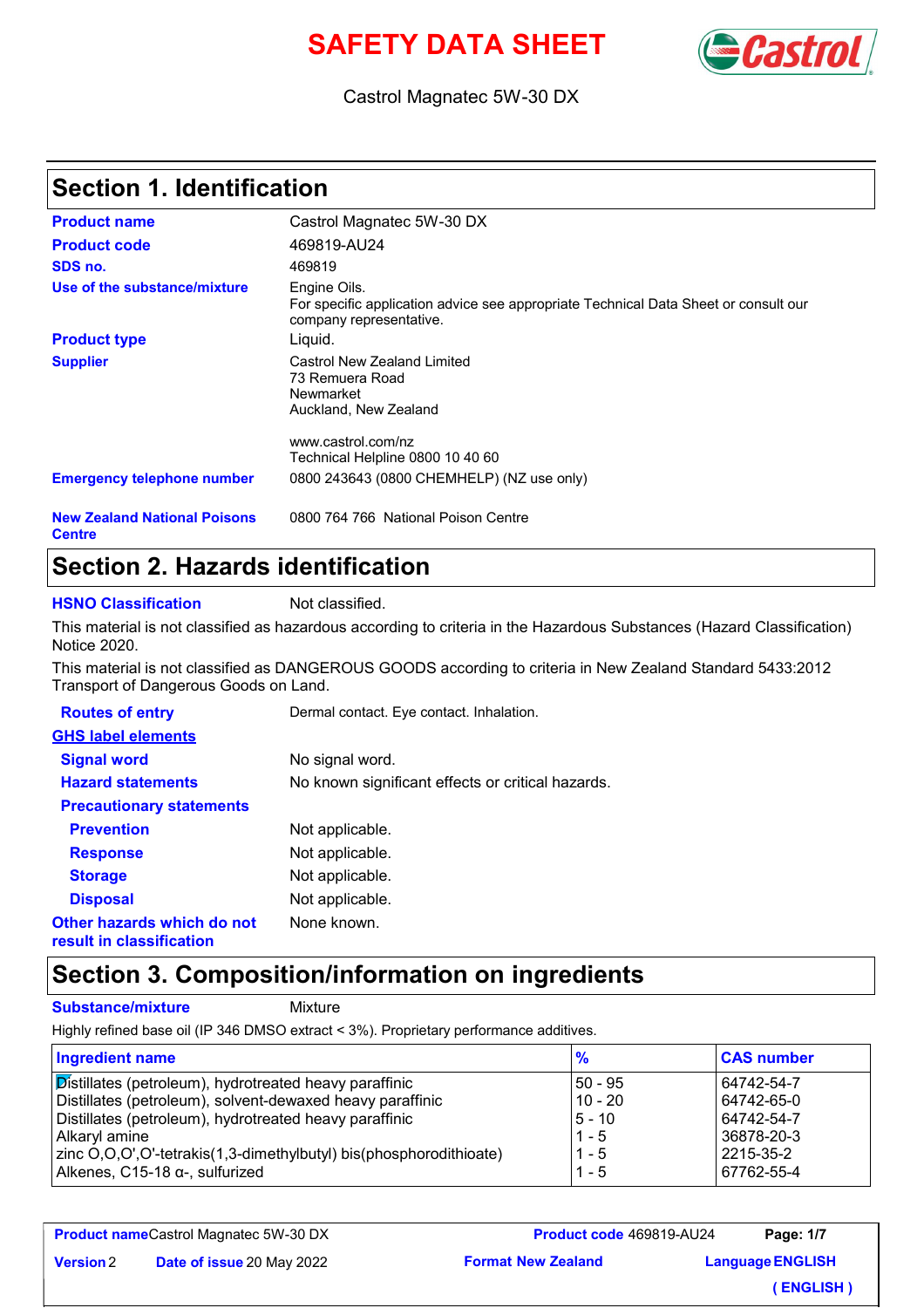# **Section 3. Composition/information on ingredients**

**There are no additional ingredients present which, within the current knowledge of the supplier and in the concentrations applicable, are classified as hazardous to health or the environment and hence require reporting in this section.**

**Occupational exposure limits, if available, are listed in Section 8.**

### **Section 4. First aid measures**

| <b>Description of necessary first aid measures</b> |
|----------------------------------------------------|
|----------------------------------------------------|

| <b>Inhalation</b>                                                                    | If inhaled, remove to fresh air. In case of inhalation of decomposition products in a<br>fire, symptoms may be delayed. The exposed person may need to be kept under<br>medical surveillance for 48 hours. Get medical attention if symptoms occur.         |  |
|--------------------------------------------------------------------------------------|-------------------------------------------------------------------------------------------------------------------------------------------------------------------------------------------------------------------------------------------------------------|--|
| <b>Ingestion</b>                                                                     | Do not induce vomiting unless directed to do so by medical personnel. Get medical<br>attention if symptoms occur.                                                                                                                                           |  |
| <b>Skin contact</b>                                                                  | Wash skin thoroughly with soap and water or use recognised skin cleanser.<br>Remove contaminated clothing and shoes. Wash clothing before reuse. Clean<br>shoes thoroughly before reuse. Get medical attention if symptoms occur.                           |  |
| <b>Eye contact</b>                                                                   | In case of contact, immediately flush eyes with plenty of water for at least 15<br>minutes. Eyelids should be held away from the eyeball to ensure thorough rinsing.<br>Check for and remove any contact lenses. Get medical attention.                     |  |
| Indication of immediate medical attention and special treatment needed, if necessary |                                                                                                                                                                                                                                                             |  |
| <b>Notes to physician</b>                                                            | Treatment should in general be symptomatic and directed to relieving any effects.<br>In case of inhalation of decomposition products in a fire, symptoms may be delayed.<br>The exposed person may need to be kept under medical surveillance for 48 hours. |  |
| <b>Protection of first-aiders</b>                                                    | No action shall be taken involving any personal risk or without suitable training.                                                                                                                                                                          |  |

### **Section 5. Firefighting measures**

#### **Extinguishing media**

| <b>Suitable</b>                                          | In case of fire, use foam, dry chemical or carbon dioxide extinguisher or spray.                                                                                                                                                                                 |
|----------------------------------------------------------|------------------------------------------------------------------------------------------------------------------------------------------------------------------------------------------------------------------------------------------------------------------|
| <b>Not suitable</b>                                      | Do not use water jet.                                                                                                                                                                                                                                            |
| <b>Specific hazards arising</b><br>from the chemical     | In a fire or if heated, a pressure increase will occur and the container may burst.                                                                                                                                                                              |
| <b>Hazardous combustion</b><br>products                  | Combustion products may include the following:<br>phosphorus oxides<br>metal oxide/oxides<br>carbon oxides (CO, CO <sub>2</sub> ) (carbon monoxide, carbon dioxide)<br>sulphur oxides (SO, SO <sub>2</sub> , etc.)<br>nitrogen oxides (NO, NO <sub>2</sub> etc.) |
| <b>Hazchem code</b>                                      | Not available.                                                                                                                                                                                                                                                   |
| <b>Special precautions for fire-</b><br>fighters         | No action shall be taken involving any personal risk or without suitable training.<br>Promptly isolate the scene by removing all persons from the vicinity of the incident if<br>there is a fire.                                                                |
| <b>Special protective</b><br>equipment for fire-fighters | Fire-fighters should wear positive pressure self-contained breathing apparatus<br>(SCBA) and full turnout gear.                                                                                                                                                  |

### **Section 6. Accidental release measures**

|                                                             | <b>Personal precautions, protective equipment and emergency procedures</b>                                                                                                                                                                                                                                                                                                              |
|-------------------------------------------------------------|-----------------------------------------------------------------------------------------------------------------------------------------------------------------------------------------------------------------------------------------------------------------------------------------------------------------------------------------------------------------------------------------|
| For non-emergency<br>personnel                              | If specialised clothing is required to deal with the spillage, take note of any<br>information in Section 8 on suitable and unsuitable materials. See also the<br>information in "For non-emergency personnel".                                                                                                                                                                         |
| For emergency responders                                    | Entry into a confined space or poorly ventilated area contaminated with vapour, mist<br>or fume is extremely hazardous without the correct respiratory protective equipment<br>and a safe system of work. Wear self-contained breathing apparatus. Wear a<br>suitable chemical protective suit. Chemical resistant boots. See also the<br>information in "For non-emergency personnel". |
| <b>Environmental precautions</b>                            | Avoid dispersal of spilt material and runoff and contact with soil, waterways, drains<br>and sewers. Inform the relevant authorities if the product has caused environmental<br>pollution (sewers, waterways, soil or air).                                                                                                                                                             |
| <b>Methods and material for containment and cleaning up</b> |                                                                                                                                                                                                                                                                                                                                                                                         |

|                  | <b>Product nameCastrol Magnatec 5W-30 DX</b> | Product code 469819-AU24  | Page: 2/7               |
|------------------|----------------------------------------------|---------------------------|-------------------------|
| <b>Version</b> 2 | <b>Date of issue 20 May 2022</b>             | <b>Format New Zealand</b> | <b>Language ENGLISH</b> |
|                  |                                              |                           | (ENGLISH)               |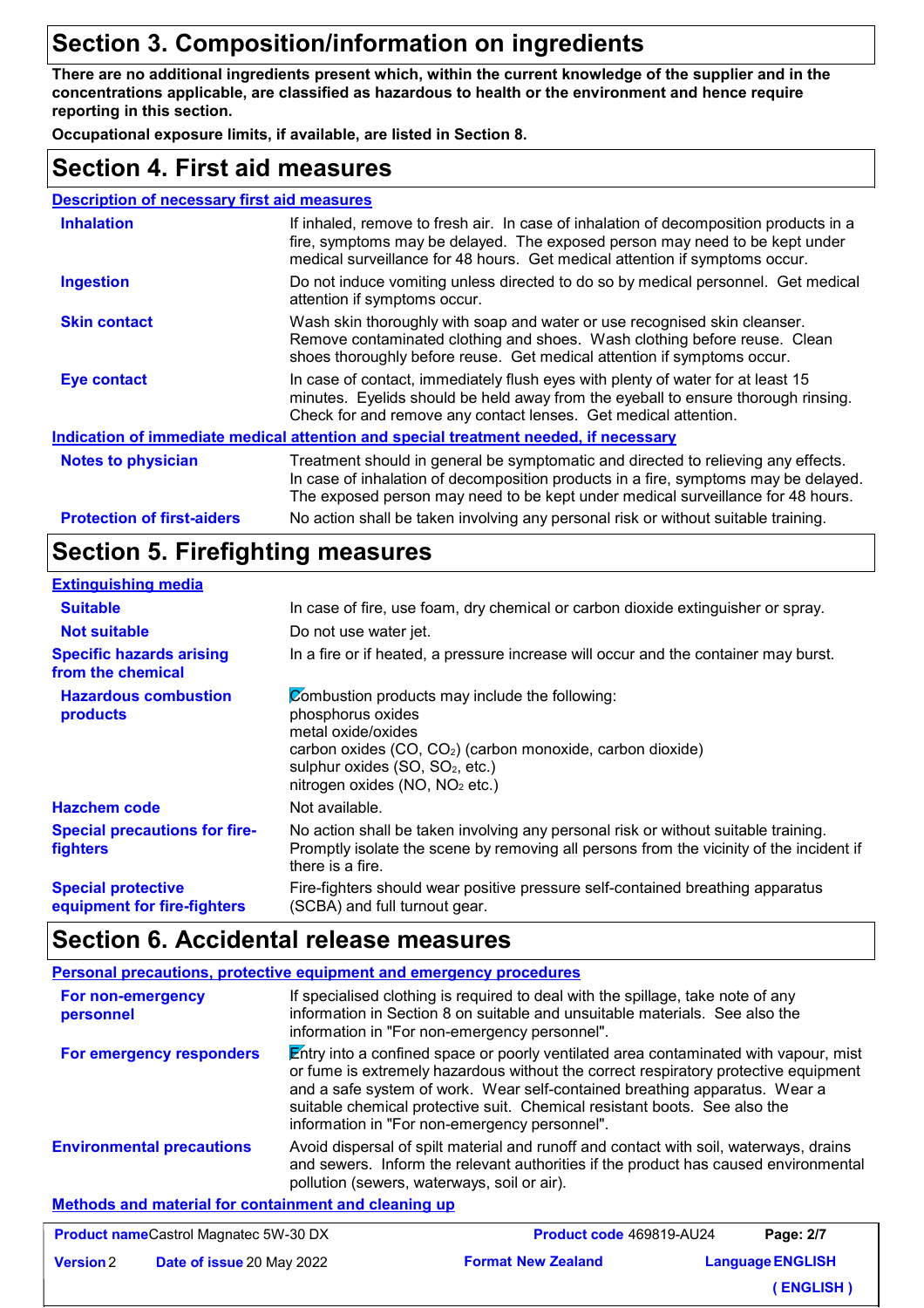# **Section 6. Accidental release measures**

| <b>Small spill</b> | Stop leak if without risk. Move containers from spill area. Absorb with an inert<br>material and place in an appropriate waste disposal container. Dispose of via a<br>licensed waste disposal contractor.                                                                                                                                                                                         |
|--------------------|----------------------------------------------------------------------------------------------------------------------------------------------------------------------------------------------------------------------------------------------------------------------------------------------------------------------------------------------------------------------------------------------------|
| <b>Large spill</b> | Stop leak if without risk. Move containers from spill area. Prevent entry into sewers,<br>water courses, basements or confined areas. Contain and collect spillage with non-<br>combustible, absorbent material e.g. sand, earth, vermiculite or diatomaceous earth<br>and place in container for disposal according to local regulations. Dispose of via a<br>licensed waste disposal contractor. |

# **Section 7. Handling and storage**

| <b>Precautions for safe</b><br>handling                                   | Put on appropriate personal protective equipment (see Section 8).                                                                                                                                                                                                                                                                                                                                                                                                                                                                                                                              |
|---------------------------------------------------------------------------|------------------------------------------------------------------------------------------------------------------------------------------------------------------------------------------------------------------------------------------------------------------------------------------------------------------------------------------------------------------------------------------------------------------------------------------------------------------------------------------------------------------------------------------------------------------------------------------------|
| <b>Conditions for safe storage,</b><br>including any<br>incompatibilities | Store in accordance with local regulations. Store in original container protected<br>from direct sunlight in a dry, cool and well-ventilated area, away from incompatible<br>materials (see Section 10) and food and drink. Keep container tightly closed and<br>sealed until ready for use. Store and use only in equipment/containers designed for<br>use with this product. Containers that have been opened must be carefully resealed<br>and kept upright to prevent leakage. Do not store in unlabelled containers. Use<br>appropriate containment to avoid environmental contamination. |
| <b>Not suitable</b>                                                       | Prolonged exposure to elevated temperature                                                                                                                                                                                                                                                                                                                                                                                                                                                                                                                                                     |

### **Section 8. Exposure controls/personal protection**

#### **Control parameters**

#### **Occupational exposure limits**

| <b>Ingredient name</b>                                    |                                                                                                                                                                                                                                                                                                                                                                                                                                                                                                                                                                                                                                                                                                                                                                                                                                                                                                                        | <b>Exposure limits</b>                                                                                                                                                                         |
|-----------------------------------------------------------|------------------------------------------------------------------------------------------------------------------------------------------------------------------------------------------------------------------------------------------------------------------------------------------------------------------------------------------------------------------------------------------------------------------------------------------------------------------------------------------------------------------------------------------------------------------------------------------------------------------------------------------------------------------------------------------------------------------------------------------------------------------------------------------------------------------------------------------------------------------------------------------------------------------------|------------------------------------------------------------------------------------------------------------------------------------------------------------------------------------------------|
| Distillates (petroleum), hydrotreated heavy paraffinic    |                                                                                                                                                                                                                                                                                                                                                                                                                                                                                                                                                                                                                                                                                                                                                                                                                                                                                                                        | NZ HSWA 2015 (New Zealand).<br>WES-TWA: 5 mg/m <sup>3</sup> 8 hours. Issued/<br>Revised: 6/2016 Form: Mist<br>WES-STEL: 10 mg/m <sup>3</sup> 15 minutes. Issued/<br>Revised: 9/2010 Form: Mist |
| Distillates (petroleum), solvent-dewaxed heavy paraffinic |                                                                                                                                                                                                                                                                                                                                                                                                                                                                                                                                                                                                                                                                                                                                                                                                                                                                                                                        | NZ HSWA 2015 (New Zealand).<br>WES-TWA: 5 mg/m <sup>3</sup> 8 hours. Issued/<br>Revised: 6/2016 Form: Mist<br>WES-STEL: 10 mg/m <sup>3</sup> 15 minutes. Issued/<br>Revised: 9/2010 Form: Mist |
| Distillates (petroleum), hydrotreated heavy paraffinic    |                                                                                                                                                                                                                                                                                                                                                                                                                                                                                                                                                                                                                                                                                                                                                                                                                                                                                                                        | NZ HSWA 2015 (New Zealand).<br>WES-TWA: 5 mg/m <sup>3</sup> 8 hours. Issued/<br>Revised: 6/2016 Form: Mist<br>WES-STEL: 10 mg/m <sup>3</sup> 15 minutes. Issued/<br>Revised: 9/2010 Form: Mist |
| <b>Recommended monitoring</b><br>procedures               | If this product contains ingredients with exposure limits, personal, workplace<br>atmosphere or biological monitoring may be required to determine the effectiveness<br>of the ventilation or other control measures and/or the necessity to use respiratory<br>protective equipment. Reference should be made to appropriate monitoring<br>standards. Reference to national guidance documents for methods for the<br>determination of hazardous substances will also be required.                                                                                                                                                                                                                                                                                                                                                                                                                                    |                                                                                                                                                                                                |
| <b>Appropriate engineering</b><br>controls                | All activities involving chemicals should be assessed for their risks to health, to<br>ensure exposures are adequately controlled. Personal protective equipment should<br>only be considered after other forms of control measures (e.g. engineering controls)<br>have been suitably evaluated. Personal protective equipment should conform to<br>appropriate standards, be suitable for use, be kept in good condition and properly<br>maintained.<br>Your supplier of personal protective equipment should be consulted for advice on<br>selection and appropriate standards. For further information contact your national<br>organisation for standards.<br>Provide exhaust ventilation or other engineering controls to keep the relevant<br>airborne concentrations below their respective occupational exposure limits.<br>The final choice of protective equipment will depend upon a risk assessment. It is |                                                                                                                                                                                                |
|                                                           |                                                                                                                                                                                                                                                                                                                                                                                                                                                                                                                                                                                                                                                                                                                                                                                                                                                                                                                        |                                                                                                                                                                                                |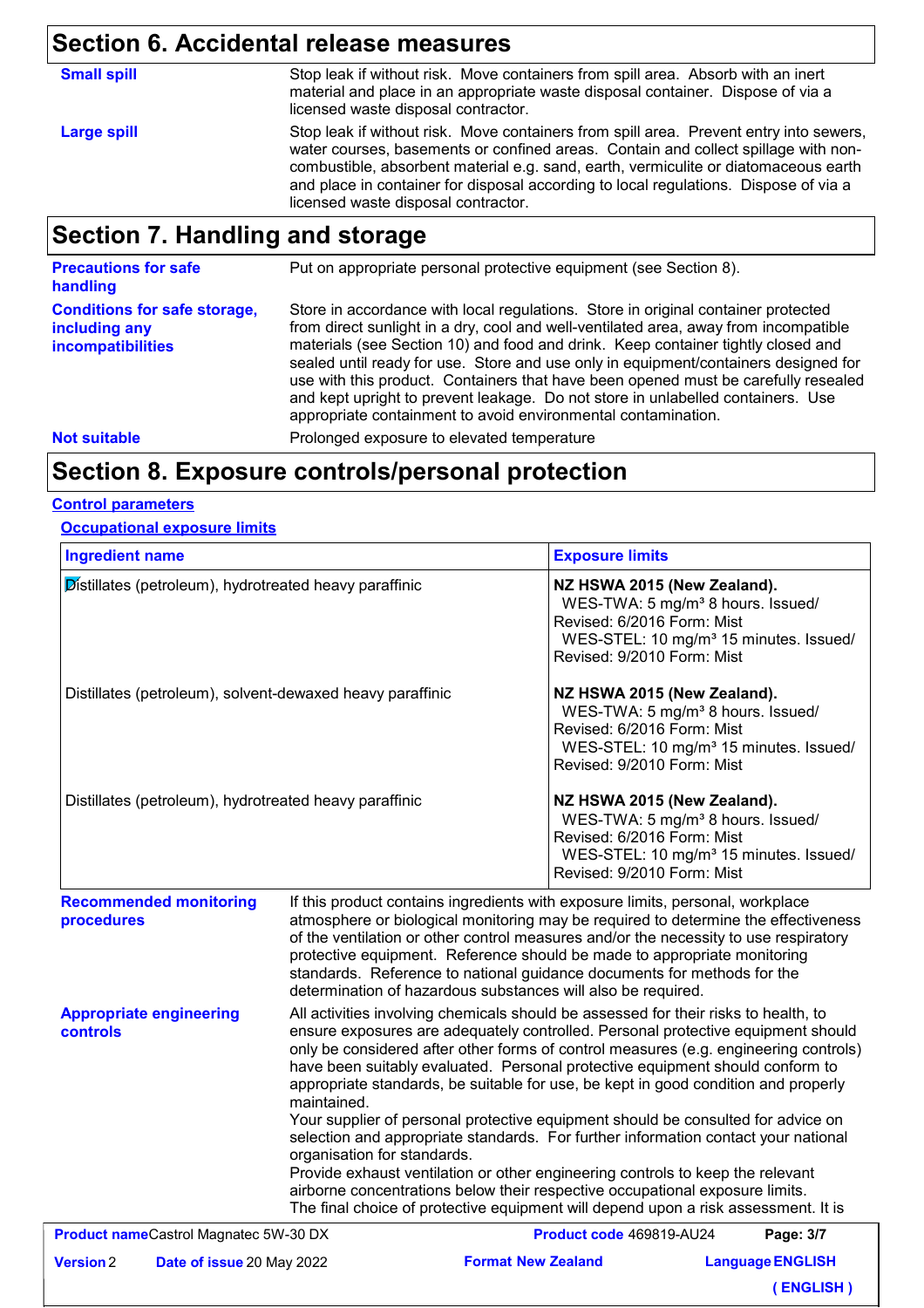# **Section 8. Exposure controls/personal protection**

|                                                  | important to ensure that all items of personal protective equipment are compatible.                                                                                                                                                                                                                                                                                                                                                                                                                                                                                                                                                                                                                                                                                                             |
|--------------------------------------------------|-------------------------------------------------------------------------------------------------------------------------------------------------------------------------------------------------------------------------------------------------------------------------------------------------------------------------------------------------------------------------------------------------------------------------------------------------------------------------------------------------------------------------------------------------------------------------------------------------------------------------------------------------------------------------------------------------------------------------------------------------------------------------------------------------|
| <b>Environmental exposure</b><br><b>controls</b> | Emissions from ventilation or work process equipment should be checked to ensure<br>they comply with the requirements of environmental protection legislation. In some<br>cases, fume scrubbers, filters or engineering modifications to the process<br>equipment will be necessary to reduce emissions to acceptable levels.                                                                                                                                                                                                                                                                                                                                                                                                                                                                   |
| <b>Individual protection measures</b>            |                                                                                                                                                                                                                                                                                                                                                                                                                                                                                                                                                                                                                                                                                                                                                                                                 |
| <b>Hygiene measures</b>                          | Wash hands, forearms and face thoroughly after handling chemical products, before<br>eating, smoking and using the lavatory and at the end of the working period.<br>Appropriate techniques should be used to remove potentially contaminated clothing.<br>Wash contaminated clothing before reusing. Ensure that eyewash stations and<br>safety showers are close to the workstation location.                                                                                                                                                                                                                                                                                                                                                                                                 |
| <b>Eye protection</b>                            | Safety glasses with side shields.                                                                                                                                                                                                                                                                                                                                                                                                                                                                                                                                                                                                                                                                                                                                                               |
| <b>Hand protection</b>                           | Wear protective gloves if prolonged or repeated contact is likely. Wear chemical<br>resistant gloves. Recommended: Nitrile gloves. The correct choice of protective<br>gloves depends upon the chemicals being handled, the conditions of work and use,<br>and the condition of the gloves (even the best chemically resistant glove will break<br>down after repeated chemical exposures). Most gloves provide only a short time of<br>protection before they must be discarded and replaced. Because specific work<br>environments and material handling practices vary, safety procedures should be<br>developed for each intended application. Gloves should therefore be chosen in<br>consultation with the supplier/manufacturer and with a full assessment of the<br>working conditions. |
| <b>Skin protection</b>                           | Appropriate footwear and any additional skin protection measures should be<br>selected based on the task being performed and the risks involved and should be<br>approved by a specialist before handling this product.                                                                                                                                                                                                                                                                                                                                                                                                                                                                                                                                                                         |
| <b>Respiratory protection</b>                    | In case of insufficient ventilation, wear suitable respiratory equipment.<br>The correct choice of respiratory protection depends upon the chemicals being<br>handled, the conditions of work and use, and the condition of the respiratory<br>equipment. Safety procedures should be developed for each intended application.<br>Respiratory protection equipment should therefore be chosen in consultation with<br>the supplier/manufacturer and with a full assessment of the working conditions.                                                                                                                                                                                                                                                                                           |

### **Section 9. Physical and chemical properties**

The conditions of measurement of all properties are at standard temperature and pressure unless otherwise indicated.

#### **Appearance**

| <b>Physical state</b>                                             | Liquid.                                      |           |                 |                          |              |          |                |                         |
|-------------------------------------------------------------------|----------------------------------------------|-----------|-----------------|--------------------------|--------------|----------|----------------|-------------------------|
| <b>Colour</b>                                                     | Amber.                                       |           |                 |                          |              |          |                |                         |
| <b>Odour</b>                                                      | Not available.                               |           |                 |                          |              |          |                |                         |
| pH                                                                | Not applicable.                              |           |                 |                          |              |          |                |                         |
| <b>Melting point/freezing point</b>                               | Not available.                               |           |                 |                          |              |          |                |                         |
| <b>Boiling point, initial boiling</b><br>point, and boiling range | Not available.                               |           |                 |                          |              |          |                |                         |
| <b>Drop Point</b>                                                 | Not available.                               |           |                 |                          |              |          |                |                         |
| <b>Flash point</b>                                                | Ølosed cup: 203°C (397.4°F) [Pensky-Martens] |           |                 |                          |              |          |                |                         |
| <b>Auto-ignition temperature</b>                                  | <b>Ingredient name</b>                       |           | $\rm ^{\circ}C$ |                          | $\mathsf{P}$ |          | <b>Method</b>  |                         |
|                                                                   | <b>Alkaryl</b> amine                         |           | 440             |                          | 824          |          | <b>EU A.15</b> |                         |
| <b>Vapour pressure</b>                                            |                                              |           |                 | Vapour Pressure at 20°C  |              |          |                | Vapour pressure at 50°C |
|                                                                   | <b>Ingredient name</b>                       | mm Hg kPa |                 | <b>Method</b>            |              | mm<br>Hg | kPa            | <b>Method</b>           |
|                                                                   |                                              |           |                 |                          |              |          |                |                         |
|                                                                   |                                              |           |                 |                          |              |          |                |                         |
|                                                                   |                                              |           |                 |                          |              |          |                |                         |
|                                                                   |                                              |           |                 |                          |              |          |                |                         |
|                                                                   |                                              |           |                 |                          |              |          |                |                         |
| <b>Product nameCastrol Magnatec 5W-30 DX</b>                      |                                              |           |                 | Product code 469819-AU24 |              |          |                | Page: 4/7               |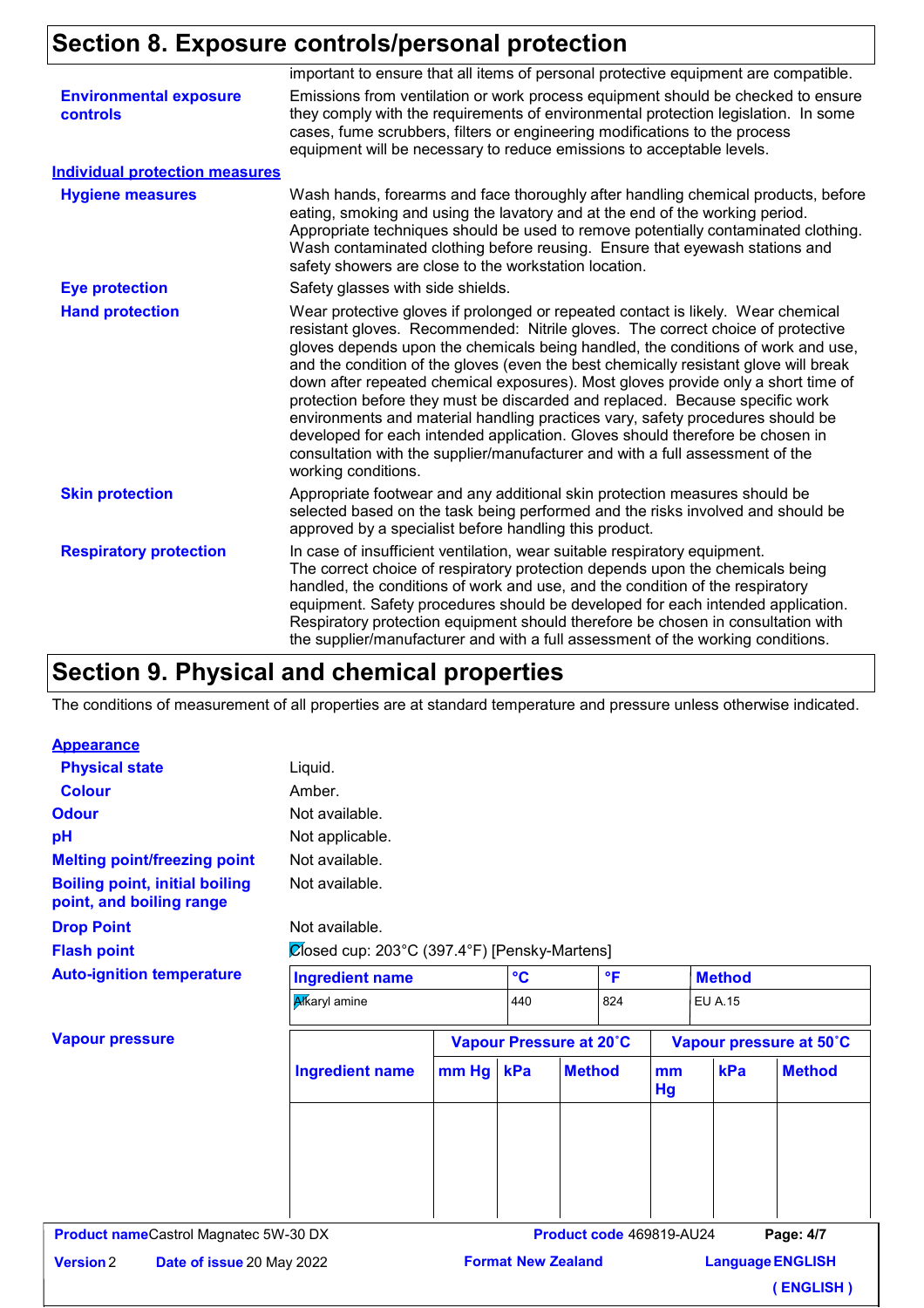| Section 9. Physical and chemical properties |                                                                                                                                  |        |          |                    |          |   |        |  |
|---------------------------------------------|----------------------------------------------------------------------------------------------------------------------------------|--------|----------|--------------------|----------|---|--------|--|
|                                             | Distillates (petroleum),<br>hydrotreated heavy<br>paraffinic                                                                     | < 0.08 | < 0.011  | <b>ASTM D 5191</b> |          |   |        |  |
|                                             | Distillates (petroleum),<br>solvent-dewaxed heavy<br>paraffinic                                                                  | < 0.08 | < 0.011  | <b>ASTM D 5191</b> |          |   |        |  |
|                                             | Distillates (petroleum),<br>hydrotreated heavy<br>paraffinic                                                                     | < 0.08 | < 0.011  | <b>ASTM D 5191</b> |          |   |        |  |
|                                             | Alkaryl amine                                                                                                                    | < 0.01 | < 0.0013 | EU A.4             | $\Omega$ | 0 | EU A.4 |  |
|                                             | zinc O,O,O',O'-tetrakis<br>(1,3-dimethylbutyl) bis<br>(phosphorodithioate)                                                       | 0      |          |                    |          |   |        |  |
| <b>Relative vapour density</b>              | Not available.                                                                                                                   |        |          |                    |          |   |        |  |
| <b>Density</b>                              | <del></del> <del>≰</del> 1000 kg/m <sup>3</sup> (<1 g/cm <sup>3</sup> ) at 15°C                                                  |        |          |                    |          |   |        |  |
| <b>Solubility</b>                           | insoluble in water.                                                                                                              |        |          |                    |          |   |        |  |
| <b>Viscosity</b>                            | Kinematic: 63.9 mm <sup>2</sup> /s (63.9 cSt) at 40°C<br>Kinematic: 10.8 to 11.4 mm <sup>2</sup> /s (10.8 to 11.4 cSt) at 100 °C |        |          |                    |          |   |        |  |
| <b>Particle characteristics</b>             |                                                                                                                                  |        |          |                    |          |   |        |  |
| <b>Median particle size</b>                 | Not applicable.                                                                                                                  |        |          |                    |          |   |        |  |

# **Section 10. Stability and reactivity**

| <b>Chemical stability</b>                                                   | The product is stable.                                                                                                                                                                 |
|-----------------------------------------------------------------------------|----------------------------------------------------------------------------------------------------------------------------------------------------------------------------------------|
| <b>Possibility of hazardous</b><br>reactions                                | Under normal conditions of storage and use, hazardous reactions will not occur.<br>Under normal conditions of storage and use, hazardous polymerisation will not<br>occur.             |
| <b>Conditions to avoid</b>                                                  | Avoid all possible sources of ignition (spark or flame).                                                                                                                               |
| <b>Incompatible materials</b><br><b>Hazardous decomposition</b><br>products | Reactive or incompatible with the following materials: oxidising materials.<br>Under normal conditions of storage and use, hazardous decomposition products<br>should not be produced. |

# **Section 11. Toxicological information**

| Information on likely routes of exposure |                                                                                                                                                                                                                                                                                                                                                                                                             |
|------------------------------------------|-------------------------------------------------------------------------------------------------------------------------------------------------------------------------------------------------------------------------------------------------------------------------------------------------------------------------------------------------------------------------------------------------------------|
| <b>Inhalation</b>                        | Exposure to decomposition products may cause a health hazard. Serious effects<br>may be delayed following exposure.                                                                                                                                                                                                                                                                                         |
| <b>Ingestion</b>                         | No known significant effects or critical hazards.                                                                                                                                                                                                                                                                                                                                                           |
| <b>Skin contact</b>                      | Defatting to the skin. May cause skin dryness and irritation.                                                                                                                                                                                                                                                                                                                                               |
| <b>Eye contact</b>                       | No known significant effects or critical hazards.                                                                                                                                                                                                                                                                                                                                                           |
|                                          | <b>Symptoms related to the physical, chemical and toxicological characteristics</b>                                                                                                                                                                                                                                                                                                                         |
| <b>Inhalation</b>                        | No specific data.                                                                                                                                                                                                                                                                                                                                                                                           |
| <b>Ingestion</b>                         | No specific data.                                                                                                                                                                                                                                                                                                                                                                                           |
| <b>Skin contact</b>                      | Adverse symptoms may include the following:<br>irritation<br>dryness<br>cracking                                                                                                                                                                                                                                                                                                                            |
| <b>Eye contact</b>                       | No specific data.                                                                                                                                                                                                                                                                                                                                                                                           |
| <b>Potential chronic health effects</b>  |                                                                                                                                                                                                                                                                                                                                                                                                             |
| <b>General</b>                           | USED ENGINE OILS<br>Combustion products resulting from the operation of internal combustion engines<br>contaminate engine oils during use. Used engine oil may contain hazardous<br>components which have the potential to cause skin cancer. Frequent or prolonged<br>contact with all types and makes of used engine oil must therefore be avoided and a<br>high standard of personal hygiene maintained. |
| <b>Inhalation</b>                        | Not applicable.                                                                                                                                                                                                                                                                                                                                                                                             |
| <b>Ingestion</b>                         | Ingestion of large quantities may cause nausea and diarrhoea.                                                                                                                                                                                                                                                                                                                                               |

|                  | <b>Product nameCastrol Magnatec 5W-30 DX</b> | Product code 469819-AU24  | Page: 5/7               |
|------------------|----------------------------------------------|---------------------------|-------------------------|
| <b>Version 2</b> | <b>Date of issue 20 May 2022</b>             | <b>Format New Zealand</b> | <b>Language ENGLISH</b> |
|                  |                                              |                           | (ENGLISH)               |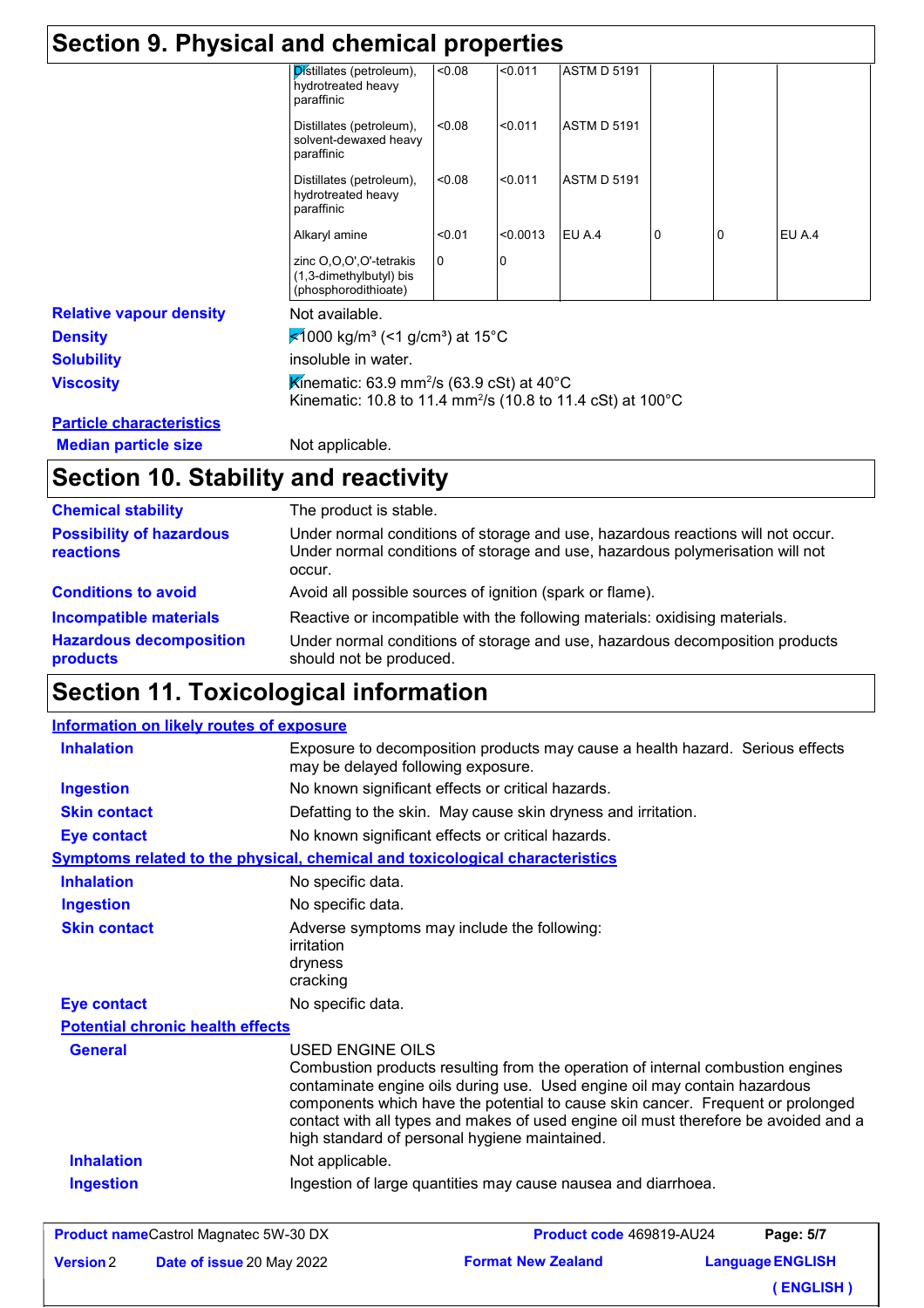## **Section 11. Toxicological information**

| <b>Skin contact</b>          | Prolonged or repeated contact can defat the skin and lead to irritation, cracking and/<br>or dermatitis. |
|------------------------------|----------------------------------------------------------------------------------------------------------|
| <b>Eye contact</b>           | No known significant effects or critical hazards.                                                        |
| <b>Carcinogenicity</b>       | No known significant effects or critical hazards.                                                        |
| <b>Mutagenicity</b>          | No known significant effects or critical hazards.                                                        |
| <b>Teratogenicity</b>        | No known significant effects or critical hazards.                                                        |
| <b>Developmental effects</b> | No known significant effects or critical hazards.                                                        |
| <b>Fertility effects</b>     | No known significant effects or critical hazards.                                                        |
| <b>Aspiration hazard</b>     |                                                                                                          |
| <b>Name</b>                  |                                                                                                          |

**Name**

Distillates (petroleum), hydrotreated heavy paraffinic

# **Section 12. Ecological information**

**Ecotoxicity** No known significant effects or critical hazards.

**Persistence and degradability**

Not expected to be rapidly degradable.

#### **Bioaccumulative potential**

This product is not expected to bioaccumulate through food chains in the environment.

| <b>Product/ingredient name</b> | $LoaPow$         | <b>BCF</b>                                                           | <b>Potential</b> |
|--------------------------------|------------------|----------------------------------------------------------------------|------------------|
| <b>Alkaryl</b> amine           | l 3.64 to 7.02 l |                                                                      | high             |
| <b>Mobility in soil</b>        |                  |                                                                      |                  |
| <b>Mobility</b>                |                  | Spillages may penetrate the soil causing ground water contamination. |                  |

**Soil/water partition** 

**coefficient (KOC)**

Not available.

**Other ecological information** Spills may form a film on water surfaces causing physical damage to organisms. Oxygen transfer could also be impaired.

## **Section 13. Disposal considerations**

| <b>Disposal methods</b> | The generation of waste should be avoided or minimised wherever possible.<br>Significant quantities of waste product residues should not be disposed of via the<br>foul sewer but processed in a suitable effluent treatment plant. Dispose of surplus<br>and non-recyclable products via a licensed waste disposal contractor. Disposal of<br>this product, solutions and any by-products should at all times comply with the<br>requirements of environmental protection and waste disposal legislation and any<br>regional local authority requirements. Waste packaging should be recycled.<br>Incineration or landfill should only be considered when recycling is not feasible. This<br>material and its container must be disposed of in a safe way. Empty containers or<br>liners may retain some product residues. Avoid dispersal of spilt material and runoff<br>and contact with soil, waterways, drains and sewers. |
|-------------------------|----------------------------------------------------------------------------------------------------------------------------------------------------------------------------------------------------------------------------------------------------------------------------------------------------------------------------------------------------------------------------------------------------------------------------------------------------------------------------------------------------------------------------------------------------------------------------------------------------------------------------------------------------------------------------------------------------------------------------------------------------------------------------------------------------------------------------------------------------------------------------------------------------------------------------------|
|-------------------------|----------------------------------------------------------------------------------------------------------------------------------------------------------------------------------------------------------------------------------------------------------------------------------------------------------------------------------------------------------------------------------------------------------------------------------------------------------------------------------------------------------------------------------------------------------------------------------------------------------------------------------------------------------------------------------------------------------------------------------------------------------------------------------------------------------------------------------------------------------------------------------------------------------------------------------|

## **Section 14. Transport information**

| <b>Regulatory</b><br>information   | <b>UN number</b>  | <b>Proper shipping</b><br>name | <b>Classes</b> | PG* | Label | <b>Additional</b><br>information |
|------------------------------------|-------------------|--------------------------------|----------------|-----|-------|----------------------------------|
| <b>New Zealand</b><br><b>Class</b> | Not<br>regulated. |                                |                | -   |       |                                  |
| <b>ADG Class</b>                   | Not<br>regulated. |                                |                |     |       |                                  |
| <b>IATA Class</b>                  | Not<br>regulated. |                                |                | -   |       |                                  |
| <b>IMDG Class</b>                  | Not<br>regulated. |                                |                |     |       |                                  |

PG\* : Packing group

**Product name** Castrol Magnatec 5W-30 DX

**Date of issue** 20 May 2022 **Version**

**Language ENGLISH Page: 6/7 ( ENGLISH )**